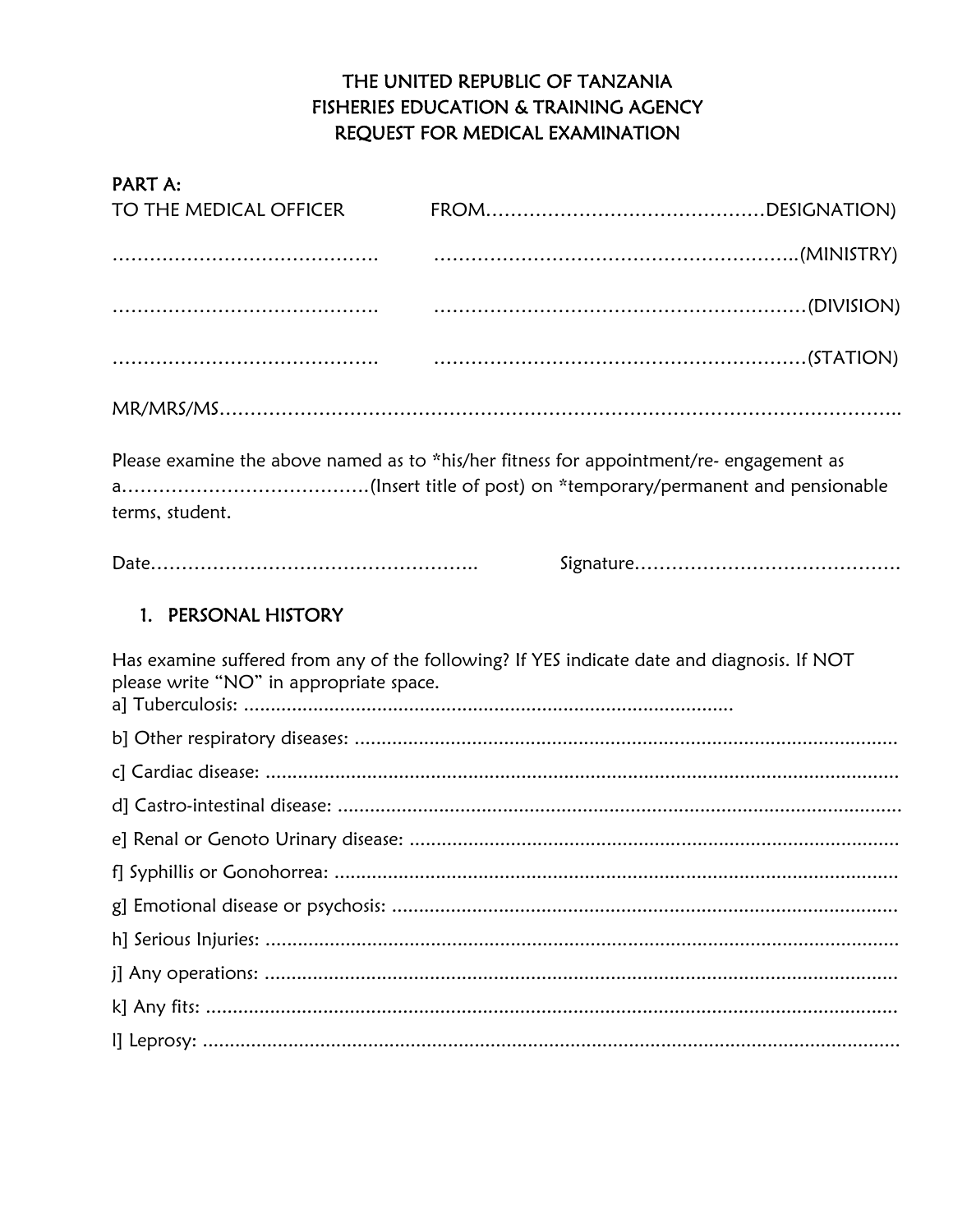## 2. PHYSICAL EXAMINATION

| C] Eyes                   |
|---------------------------|
|                           |
|                           |
|                           |
| iv) With Glasses          |
|                           |
|                           |
|                           |
|                           |
|                           |
| H] Cardiovascular System: |
| <b>Blood Pressure:</b>    |
|                           |
|                           |
| Heart:                    |
|                           |
|                           |
|                           |
|                           |
|                           |
|                           |
|                           |
|                           |
|                           |
|                           |
|                           |

|  |  | $\frac{1}{2}$ and the contract observed with by the map weight were contracted the contracted contracted the contracted of $\frac{1}{2}$ |
|--|--|------------------------------------------------------------------------------------------------------------------------------------------|
|  |  |                                                                                                                                          |
|  |  |                                                                                                                                          |
|  |  |                                                                                                                                          |
|  |  |                                                                                                                                          |
|  |  |                                                                                                                                          |